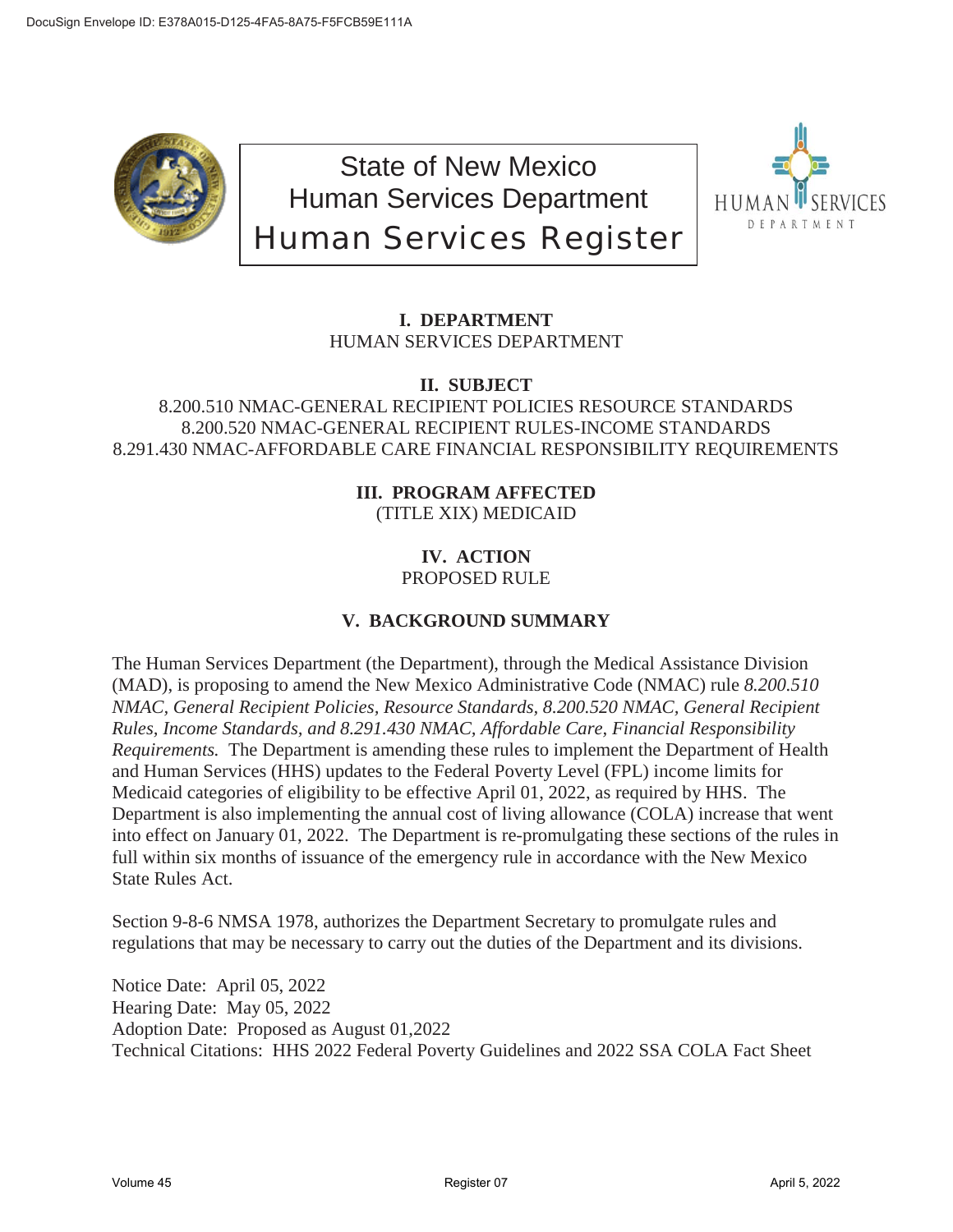### **The Department is proposing to amend the rule as follows:**

### **8.200.510 NMAC**

Section 11 is amended to reflect current COLA for Community Spouse Resource Allowance. Section 12 is amended to reflect the current COLA for Post-Eligibility Calculation (Medical Care Credit).

Section 13 is amended to reflect the current COLA for Average Monthly Cost of Nursing Facilities for Private Patients.

Section 15 is changed to reflect the COLA for current Excess Home Equity Amount for Long-Term Care Services.

### **8.200.520 NMAC**

Section 11 is amended to reflect updated FPL limits.

Section 12 is amended to reflect the cost of living increase.

Section 13 is amended to reflect the increase in the Federal Benefit Rate.

Section 15 is amended to reflect the increase in SSI living arrangement amounts.

Section 16 is amended to reflect the increase in the monthly income standard for Institutional Care and Home and Community Based Waiver Services categories.

Section 20 is amended to reflect the increase in the covered quarter income standard.

#### **8.291.430 NMAC**

Section 10 is amended to reflect FPL mandates.

### **VI. RULE**

These proposed rule changes will be contained in 8.200.510 NMAC, 8.200.520 NMAC, and 8.291.430 NMAC. This register and the proposed rule are available on the HSD website at: https://www.hsd.state.nm.us/lookingforinformation/registers/ and https://www.hsd.state.nm.us/public-information-and-communications/opportunity-for-publiccomment/public-notices-proposed-waiver-changes-and-opportunities-to-comment/comment-period-open/. If you do not have internet access, a copy of the proposed register and rule may be requested by contacting MAD at (505) 827-1337.

### **VII. EFFECTIVE DATE**

The COLA rules are effective January 01, 2022. The FPL rules are effective April 01, 2022.

### **VIII. PUBLIC HEARING**

A public hearing to receive testimony on this proposed rule will be held **via conference call** on Thursday, May 05, 2022, at 9 a.m. Mountain Time (MT). **Conference phone number: 1-800- 747-5150. Access Code: 2284263.**

If you are a person with a disability and you require this information in an alternative format or require a special accommodation to participate in the public hearing, please contact the MAD in Santa Fe at (505) 827-1337. The Department requests at least 10 working days advance notice to provide requested alternative formats and special accommodations.